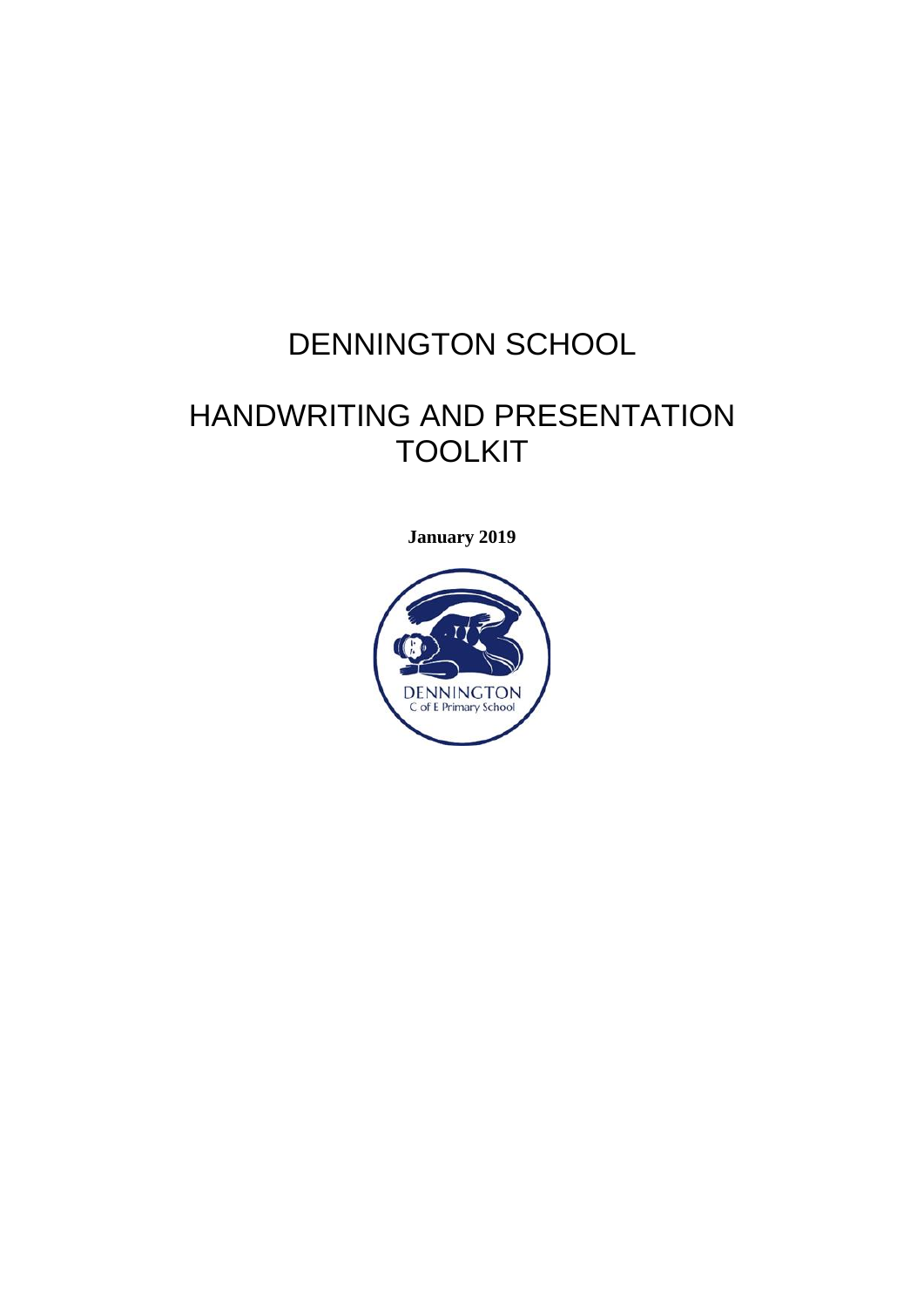# **Handwriting and Presentation**

# **Rationale:**

A consistently high standard of presentation and handwriting is promoted across the whole school which all children and staff recognise, understand and follow. For children and teachers this aims to foster a sense of pride and respect in their work. Self-esteem is raised when children are able to communicate meaning accurately.

#### **Presentation across the school:**

- All books are named with names are typed on white stickers.
- Every piece of work is dated (long date in all subjects except Maths , with the date written right side aligned.
- Title or Learning Objectives is written on the next line, in the centre. Titles are underlined from Year 3 onwards.
- Modelled examples are used to introduce new skills and reinforce expectations.
- Children use guidelines if they are writing on plain paper (from Y2 onwards).
- All drawings and diagrams are in pencil.
- Pencil crayons, not felt pens, are used in exercise books.
- **Green** coloured pencils (Pens for year 5/6) are used for specific reasons by children e.g. self –correcting, editing or peer assessment.
- One single line is used to cross out mistakes or edit writing.
- Books are well kept with no writing or doodling on the outside or inside of covers.
- If using a text book the name and page number is stated clearly.
- Children are taught where to start a new piece of work.
- Poor presentation is challenged through verbal feedback and marking.
- Displays reflect good handwriting and presentation and are well maintained.

#### **Handwriting across the school:**

- Children use a continuous cursive handwriting style. This style is displayed in every classroom. Although joining is taught and expected, pupils can take personal decisions as to which letters to leave unjoined as per National Curriculum.
- They are encouraged to maintain a correct posture and pencil grip.
- Handwriting is discretely taught daily in the Foundation Stage and at least weekly throughout the Key stages, tailored to individual needs.
- Opportunities for linking phonics and spelling to handwriting are used on a daily basis.
- Additional handwriting sessions are given to those children whose letter formation, joining or speed requires improvement.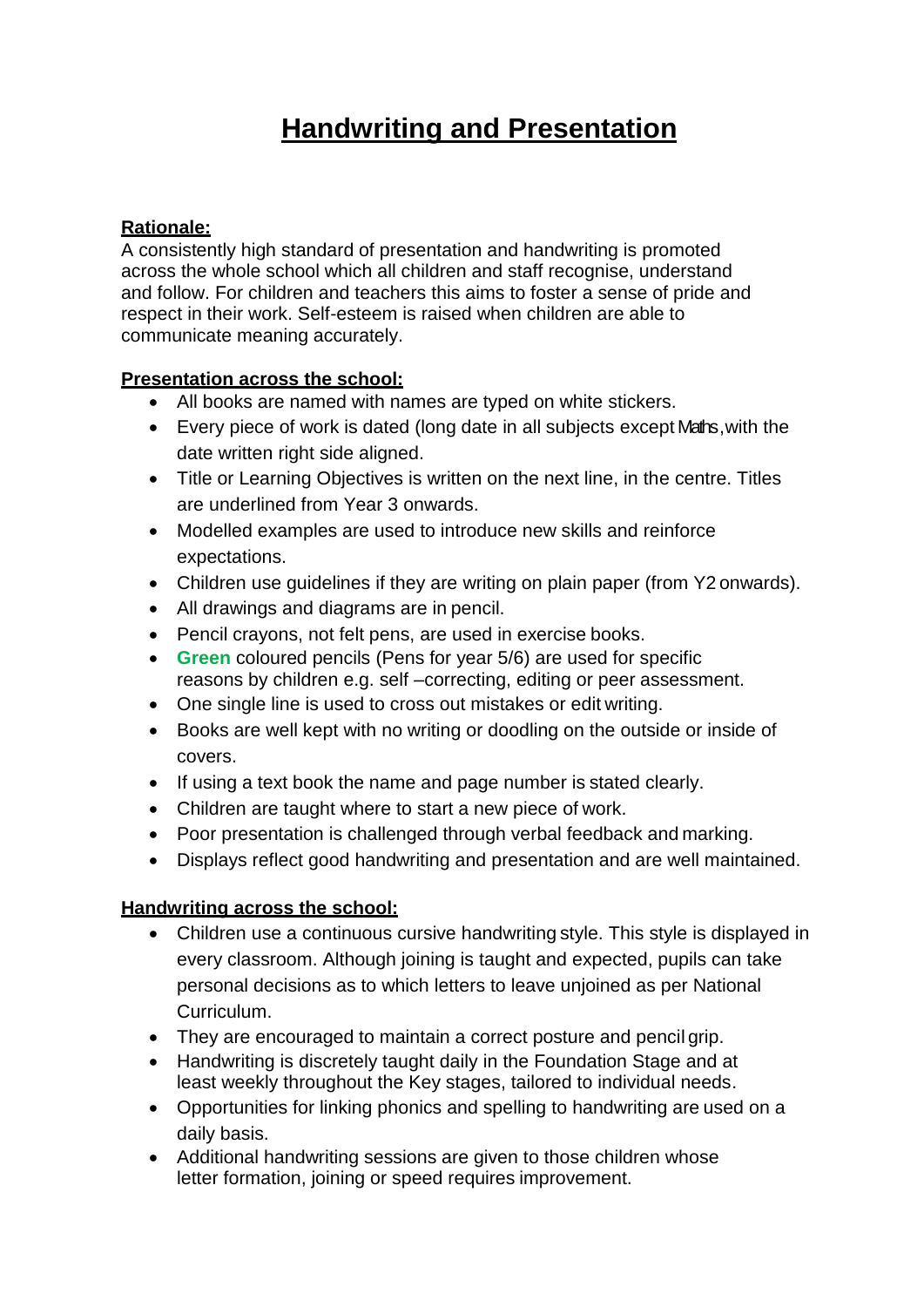- Children write in pencil until their handwriting and presentation is considered to be neat enough to use pen (usually at some point during Year 5)
- Pupils write in black or blue pens (no biros).

Teachers should write in books and on the boards using neat, cursive handwriting.

# Specific Progression:

# **Foundation Stage**

- Children are taught correct letter and number formation, moving from single letters to words and sentences.
- Children are free to select a writing implement of their choice in child initiated learning.
- Correct sitting and pencil grip is taught.
- They are encouraged to write in a straight line from left to right.
- Use of rulers for labelling is modelled by teachers and rulers are available for child initiated learning.
- Some children are taught how to write 'on the line'.

#### Years 1 and 2

- Children are taught how to join letters, maintain regular size and shape of letters and regular spaces between words.
- They are taught which letters belong to which handwriting 'families' (i.e. letters that are formed in similar ways) and to practise these.
- They develop the fluency of their joined handwriting at word and sentence level.
- Children are all taught to write 'on the line'.
- They are taught how to underline and label neatly with a ruler.

# Years 3 and 4

- They work on securing joins, improving fluency and continuing spelling links.
- Children are expected and taught how to use a ruler to draw lines, including for margins, underlining, diagrams and labelling.
- Children write in paragraphs around a theme.
- Children are taught to adapt the layout of their written work to fit the intended purpose, i.e. letter presentation, play script, etc.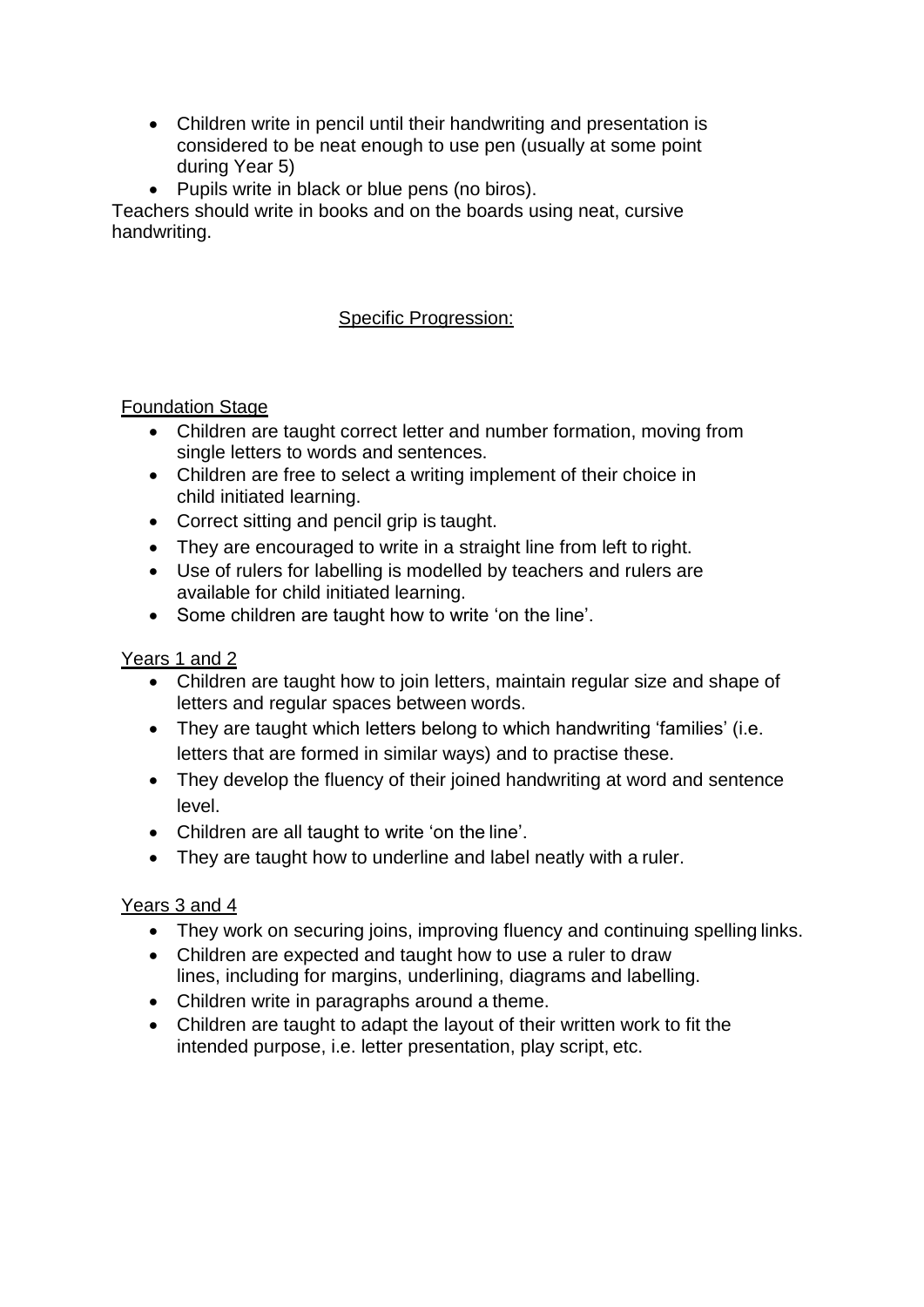#### Years 5 and 6

- Children write in black or blue pen (not biro) when ready, except for maths where work is done with a sharp pencil.
- They are expected to use a ruler to draw lines, including margins, underlining, diagrams and labelling.
- Teaching of handwriting continues to develop an efficient writing speed and aids spelling.
- Children learn to select the most appropriate presentation style for different writing genre.
- They begin to understand the balance between speed and legibility which is dependent on the purpose of the writing: the product or the final draft of a piece ofwriting.

#### **Inclusion:**

These expectations apply to the vast majority of children in our school. Occasionally a decision will be made to personalise expectations for a child who has such specific needs that these expectations could be a barrier to their progress (e.g. a child with physical difficulties writing). Difficulties are addressed through appropriate interventions or specific equipment.

# **Celebration and Motivation:**

All staff ensure that presentation and handwriting is promoted by:

- Celebrating work of a high standard, including homework, in whole class situations.
- Ensuring good presentation and handwriting is rewarded in line with the whole school behaviour policy (merits/ Star of the Week/ Wow writing board)
- Sharing good work in whole school assemblies.
- Using joined, legible and consistently formed handwriting on boards, in books, on flip charts and displays.
- Providing modelled examples and reviewing expectations with children.
- Displays provide excellent examples of handwriting in practice.

#### **Monitoring:**

Presentation is monitored by the Senior Leadership Team on a regular basis through work scrutiny, lesson observations and pupil interviews. Feedback will be shared with the class teachers and at staff meetings.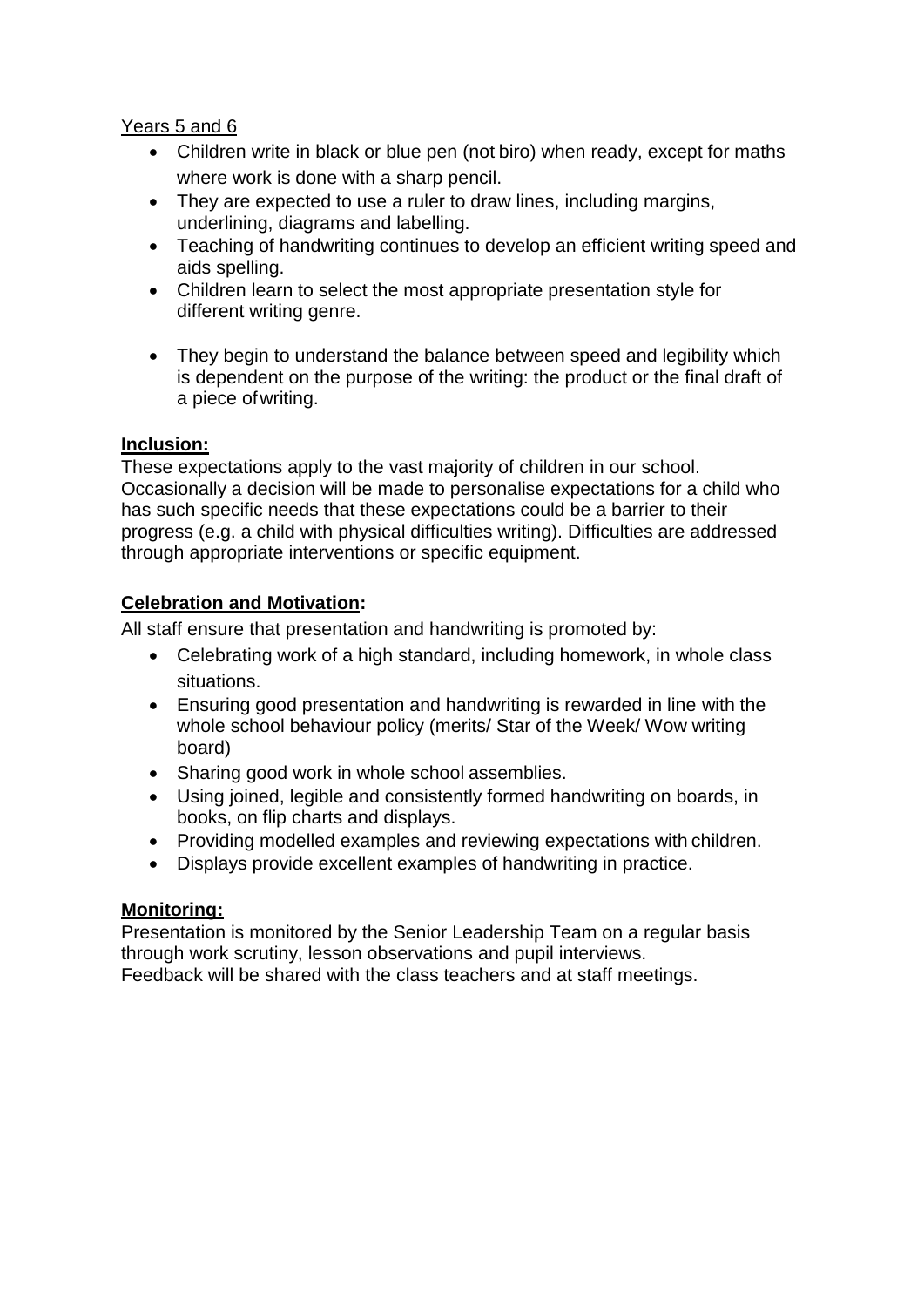# *National Curriculum guidance 2014*

# *Early Years/KS1*

*Pupils should be taught to:* 

- *sit correctly at a table, holding a pencil comfortably and correctly*
- *begin to form lower-case letters in the correct direction, starting and finishing in the right place*
- *form capital letters*
- *form digits 0-9*
- *understand which letters belong to which handwriting 'families' (i.e. letters that are formed in similar ways) and to practise these.*

*Handwriting requires frequent and discrete, direct teaching. Pupils should be able to form letters correctly and confidently. The size of the writing implement (pencil, pen) should not be too large for a young pupil's hand. Whatever is being used should allow the pupil to hold it easily and correctly so that bad habits are avoided. Left-handed pupils should receive specific teaching to meet their needs Finally, they should be able to form individual letters correctly, so establishing good handwriting habits from the beginning.*

# *Year 2*

*Pupils should be taught to:* 

- *form lower-case letters of the correct size relative to one another*
- *start using some of the diagonal and horizontal strokes needed to join letters and understand which letters, when adjacent to one another, are best left unjoined*
- *write capital letters and digits of the correct size, orientation and relationship to one another and to lower case letters*
- *Use spacing between words that reflects the size of the letters.*

*Pupils should revise and practise correct letter formation frequently. They should be taught to write with a joined style as soon as they can form letters securely with the correct orientation.* 

*Joined handwriting should be the norm; pupils should be able to use it fast enough to keep pace with what they want to say.*

# *KS2*

# *Lower KS2*

*Pupils should be taught to:* 

- *use the diagonal and horizontal strokes that are needed to join letters and understand which letters, when adjacent to one another, are best left unjoined*
- *Increase the legibility, consistency and quality of their handwriting for example, by ensuring that the down strokes of letters are parallel and equidistant; that lines of writing are spaced sufficiently so that the ascenders and descenders of letters do not touch.*

 $\blacktriangleright$